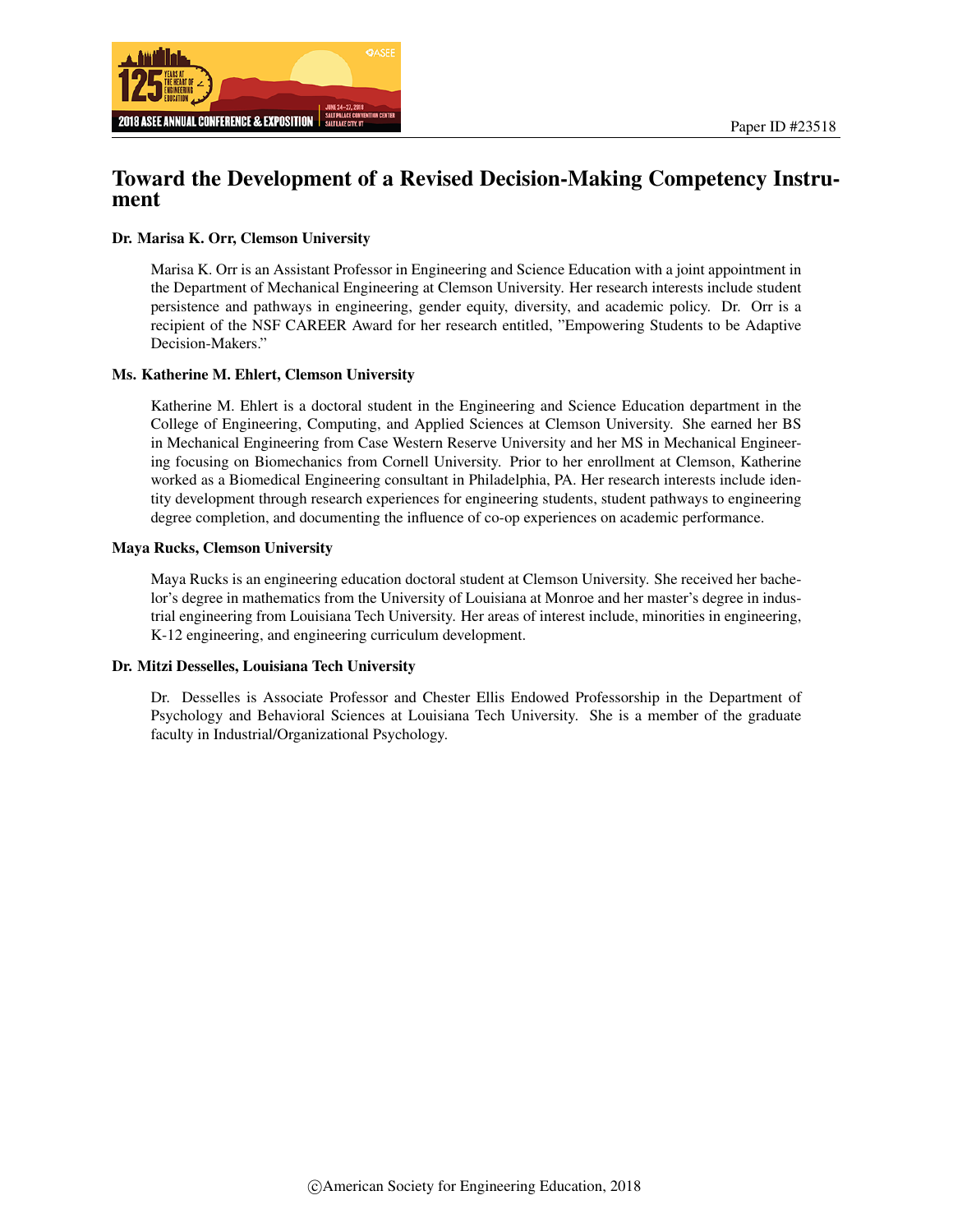# **Towards the Development of a Revised Decision-Making**

# **Competency Instrument**

### **Introduction**

Students make decisions that affect their academic success every day, some relatively small (whether to study, what to study, how to study), and others larger (what major to choose, whether to persist in that major, whether to persist in college). In order to help students make adaptive, self-regulated decisions, rather than impulsive or maladaptive ones, we need a better understanding of the relationship between decision-making competency and real-world behaviors and outcomes. To advance this understanding, this research paper discusses the process of refining and expanding an existing instrument to measure decision-making competency.

### **Theoretical Framework**

The Self-Regulation Model of Decision-Making (SRMDM), posits that that self-regulated decision-makers spend time in three phases: generation of options, evaluation of options, and learning from the results. Additionally, adaptive decision-makers are aware of moderating factors (such as stress or lack of information) and work to overcome them [1]. The model is illustrated in Figure 1 and described in more detail below.



*Figure 1. Byrnes' Self-Regulation Model of Decision-Making*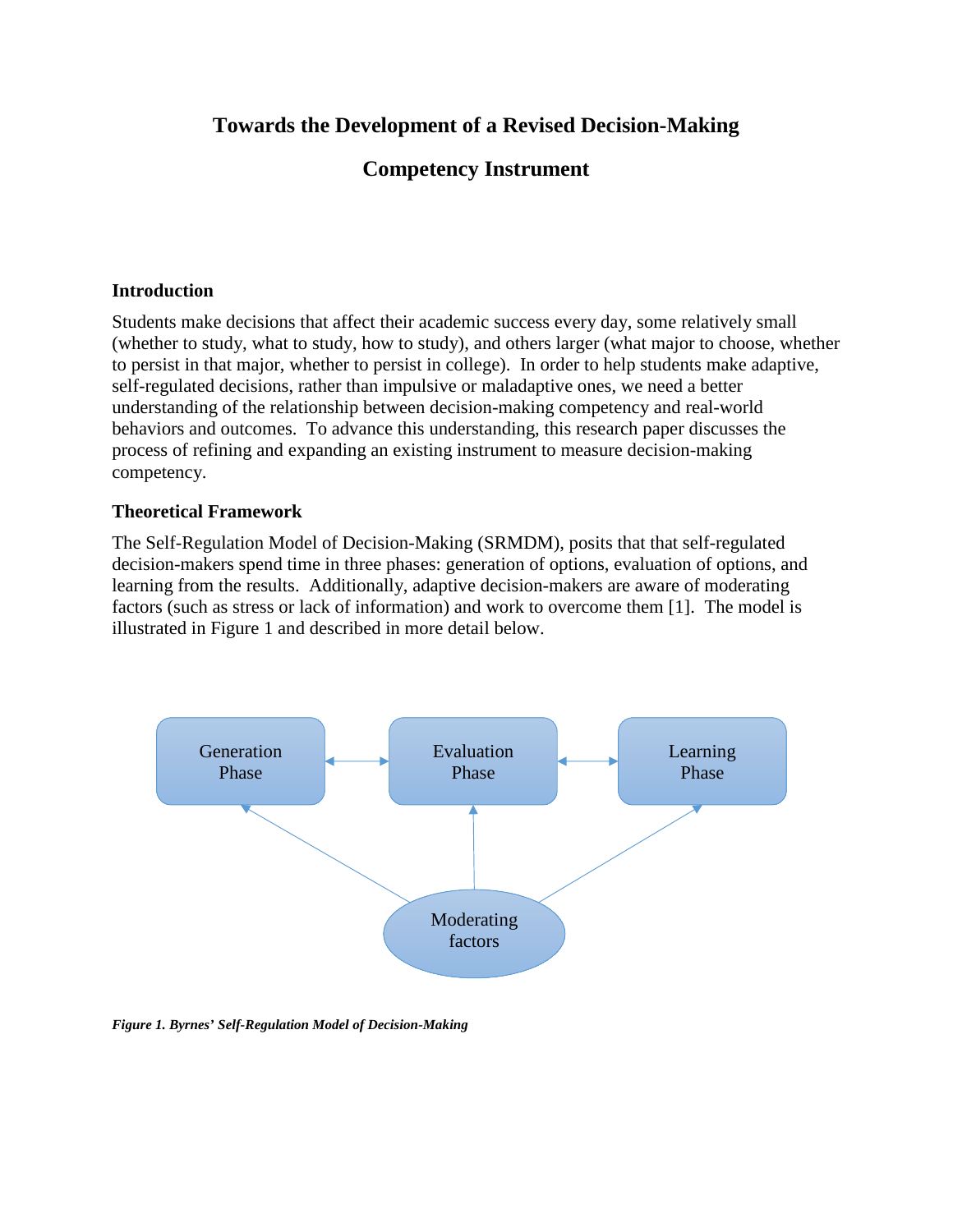### *Generation Phase*

The generation phase consists of cue interpretation, goal setting, and strategy construction. This phase is only faced when an individual wants to accomplish something but is not presented with options. Thus, options must be generated by the individual.

Cue interpretation is the process by which someone analyzes internal or external cues by first detecting the cue, determining the nature of the cue, deciding whether to respond to the cue, and deciding how to respond if a response is needed. After one decides that a response is needed, they must begin goal-setting. In this phase, individuals will develop options that they feel will help to accomplish their goals. Once an option is chosen, a strategy must be constructed to accomplish the goal. If the problem is not entirely new, one might use the same strategy that was used in the past to complete a task. If the goal is not the same, but similar to a previous goal, analogical reasoning might be utilized. In analogical reasoning, analogies that compare past and present goals and strategies can be useful. If no past connections to the present issue can be made, an individual may use causal reasoning to accomplish a goal. Understanding the causes of a system or problem can give individuals insight into the root cause and normal operations. Another option for strategy construction is advice seeking. Advice seeking comes in a variety of different forms such as asking others for help, seeking information online, reading textbooks, etc. These strategies are not mutually exclusive. A decision-maker might use all of these techniques to construct a strategy.

### *Evaluation Phase*

If a decision maker has options presented to them, they skip the generation phase and move directly into the evaluation phase, where possible responses are analyzed. The evaluation phase consists of the consideration of goals, evaluation strategies, and outcomes and their relationships to one another. When evaluating options, decision-makers vary in the factors they consider important and the weight they contribute to each of these factors. Therefore, the strategies used in and the outcomes of the evaluation phase can vary greatly from one person to the next and one decision to the next. An individual's values, self-perception, and emotions play a role in the evaluation process as well as factors such as power, morality, and efficiency of strategies [1]. During this phase, the goal is to develop an evaluation strategy that optimizes thoroughness, efficiency, and effectiveness.

### *Moderating Factors*

Byrnes defines moderating factors as "factors that affect the likelihood and ease with which goals are attained." Moderating factors have also been described as the reasons why adults make poor decisions [1]. Memory limitations are a type of moderating factor that can affect the decision-maker's ability to process information, generate options, and evaluate options. Goals and effective strategies can easily be forgotten if they are not rehearsed on a continual basis. Biases are also moderating factors because they affect the decision-maker's perspective, causing them to consciously or subconsciously alter the context of different situations. For instance, hindsight bias causes people to be surer of an outcome after it has already occurred than if they were to predict the outcome in advance. The danger in this is that it gives the decision-maker a level of confidence in predicting future events that is incongruent with their actual ability to predict future events. Every decision maker, whether self-regulated or dysregulated, is faced with moderating factors. However self-regulated decision-makers have strategies in place to overcome these factors. Some strategies include creating to-do lists that organize and prioritize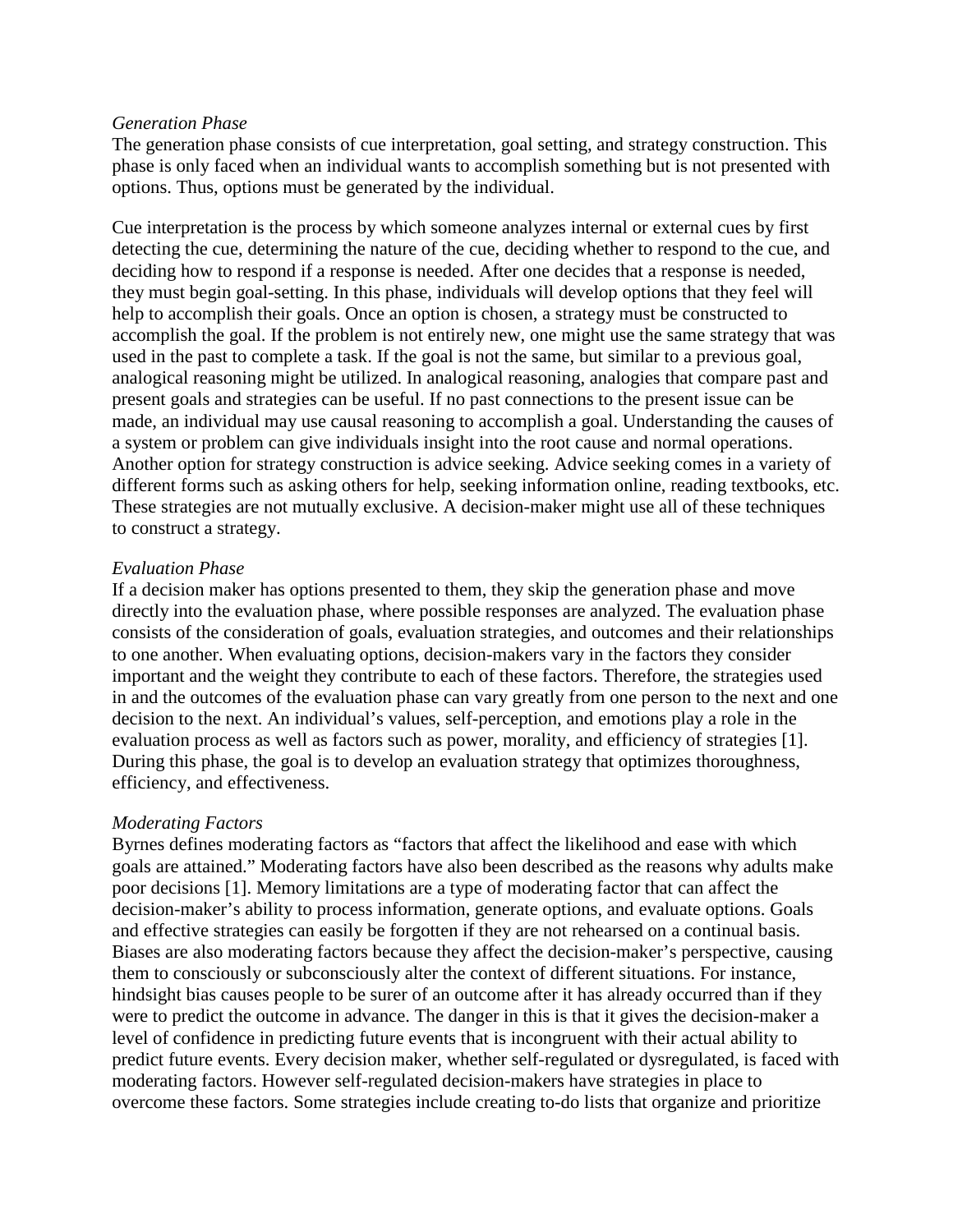tasks, recognizing biases and acknowledging that they might affect decision making, and regulating one's emotions.

## *Learning Phase*

Self-regulated decision-makers enter the learning phase after a decision is made. In this phase, the strategies are implemented, and the consequences of the decision and the strategy used to make it are observed. The SRMDM assumes that successful decision-makers have accurate knowledge of contexts, strategies, and themselves. This knowledge is not innate, but it is acquired over time. These factors make self-regulated decision-makers more likely to learn from their previous decisions than dysregulated decision-makers.

## **Background and Motivation**

The Decision-Making Competency Inventory (DMCI) developed by Miller and Byrnes has shown good internal consistency and convergent validity with select scales of the Learning and Study Strategies Inventory—High School Version (LASSI-HS) [2]. However, the current DMCI functions as a single-scale instrument. It was developed around metacognitive, motivational, and behavioral subscales, but these subscales were not supported by an exploratory factor analysis. Instead, they found four factors: Informed Awareness, Self-Appraisal, Autonomy, and Self-Confidence. Because the factor loadings were influenced by how the questions were worded, factor scores were not used in subsequent analysis.

The goal of this study is to expand and refine the DMCI in an attempt to achieve useful subscales that relate to the Self-Regulation Model of Decision-Making. Knowing more detail about student's decision-making competency and how it relates to their success could help us design better interventions to help students make adaptive choices.

## **Method**

## *Scale Construction Procedure*

We kept all 20 items of the original DMCI to ensure that it would be possible to calculate DMCI scores for future work if the revised instrument did not prove to be better. The items are shown in Table 1. Many started with the stem "When I have a big decision to make..." Prior to making additions to the DMCI, we categorized the existing items according to which aspect of the SRMDM they were most closely related to: generation phase, evaluation phase, learning phase, or moderating factors. These categorizations are also noted in Table 1. Negatively worded items (those on which a high score would indicate a lack of self-regulation) are followed by "(-)."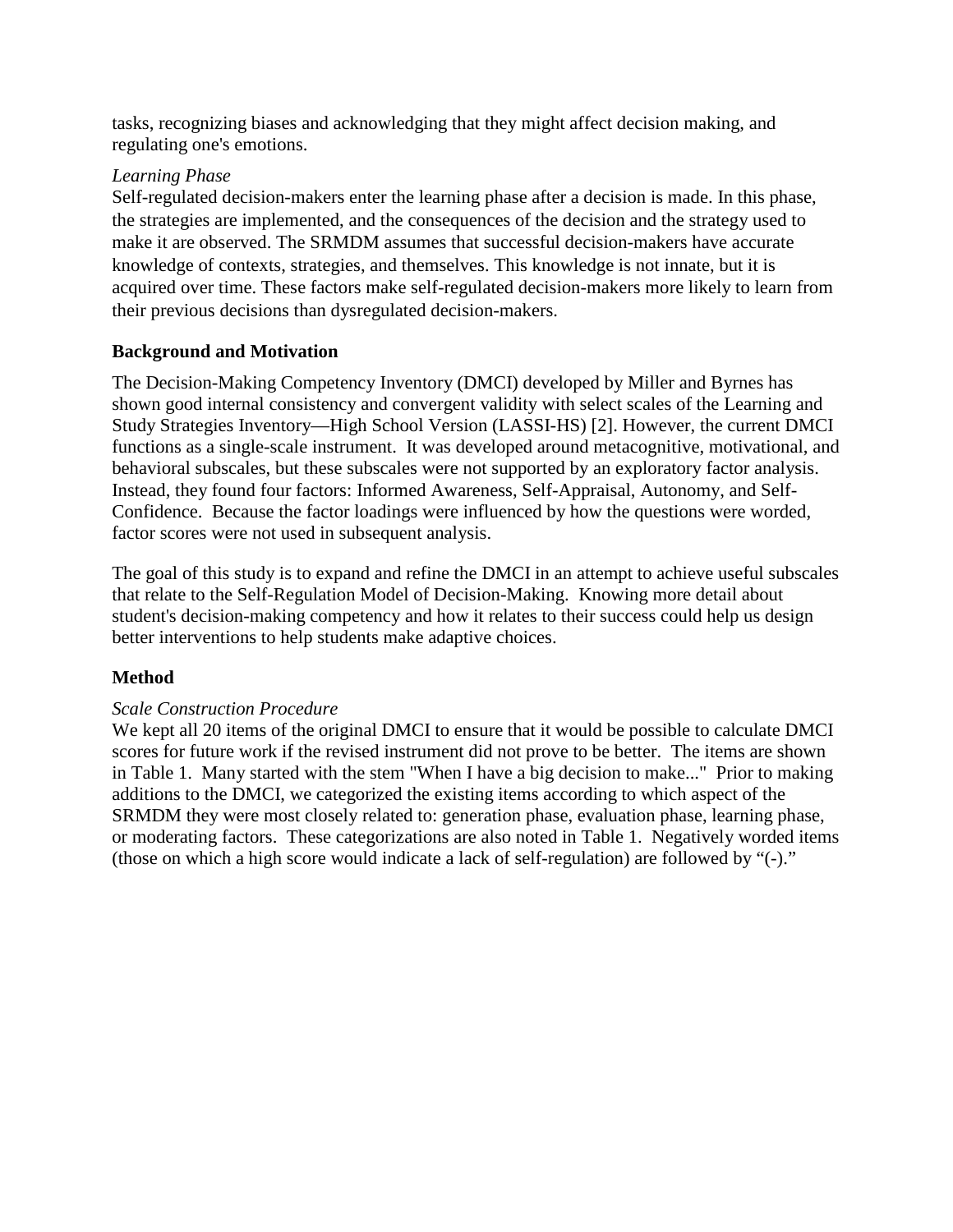| No.                              | Original Item                                                                                                                                                                                       | Theoretical<br>Construct | Final<br>Factor           |
|----------------------------------|-----------------------------------------------------------------------------------------------------------------------------------------------------------------------------------------------------|--------------------------|---------------------------|
|                                  | When I have a big decision to make [I often make it without considering how                                                                                                                         | $\bf E$                  | $\overline{c}$            |
| Q <sub>1</sub><br>Q <sub>2</sub> | likely it is that things will turn out OK.] (-)<br>When I have a big decision to make [I take time to make sure that I am<br>understanding things correctly.]                                       | E                        | $\mathbf{1}$              |
| Q <sub>3</sub>                   | When I have a big decision to make [I think about similar past decisions I<br>made and what happened.]                                                                                              | L                        | $\mathbf{1}$              |
| Q4                               | When I have a big decision to make [I take time to review all of my options<br>before deciding.]                                                                                                    | E                        | $\mathbf{1}$              |
| Q <sub>5</sub>                   | When I have a big decision to make [I consider possible consequences before<br>making any decision.]                                                                                                | E                        | $\mathbf{1}$              |
| Q <sub>6</sub>                   | When I have a big decision to make [I usually hope that the problem goes<br>away and that I don't have to make the decision.] (-)                                                                   | G                        | $\overline{c}$            |
| Q7                               | When I have a big decision to make [I make sure that I get all the facts.]                                                                                                                          | M                        | $\mathbf{1}$              |
| Q8                               | When I have a big decision to make [I usually seek out advice from people<br>whom I know to be knowledgeable.]                                                                                      | E                        | X                         |
| Q <sub>9</sub>                   | When I have a big decision to make [I tend to rush into making it.] (-)                                                                                                                             | ${\bf E}$                | $\overline{2}$            |
| Q10                              | When I have a big decision to make [I tend to forget important things when<br>making the decision.] (-)                                                                                             | $\bf E$                  | $\sqrt{2}$                |
| Q20                              | [Whenever I have to make the same big decision, I tend to make the same<br>mistakes.] $(-)$                                                                                                         | L                        | $\sqrt{2}$                |
| Q21                              | [When I have a big decision to make about doing something that requires my<br>skill, I often make a bad decision because I either underestimate or overestimate<br>how good I am at something.] (-) | L                        | X                         |
| Q22                              | [When I have a big decision to make about doing something that requires a<br>certain skill, I often don't bother to think about how much skill I have.]                                             | E                        | $\overline{c}$            |
| $Q73*$                           | When I have a big decision to make [I tend to rush into making it.] $(-)$                                                                                                                           | $\bf E$                  | $\mathbf X$               |
| $Q74*$                           | When I have a big decision to make [I tend to forget important things when<br>making the decision.] (-)                                                                                             | $\bf E$                  | $\boldsymbol{\mathrm{X}}$ |
| Q75                              | When I have a big decision to make [I just choose what seems OK at the<br>moment.] (-)                                                                                                              | G                        | $\sqrt{2}$                |
| Q76                              | When I have a big decision to make [I usually believe that I will make a good<br>decision.]                                                                                                         | L                        | $\boldsymbol{\mathrm{X}}$ |
| Q77                              | When I have a big decision to make [I just go with a decision that all my<br>friends are going with.] (-)                                                                                           | G                        | $\overline{c}$            |
| Q78                              | When I have a big decision to make [I am usually confident that things will<br>turn out OK once I make the decision.]                                                                               | $\mathbf L$              | X                         |
| Q79                              | When I have a big decision to make [I like to let someone else make the<br>decision for me (for example, my parents or a friend).] (-)                                                              | G                        | 2                         |
| Q80                              | When I have a big decision to make [I usually follow the advice of anyone<br>who gives it to me.] $(-)$                                                                                             | G                        | 2                         |
| Q81                              | When I have a big decision to make [I make it and then pay attention to how it<br>turns out.]                                                                                                       | L                        | X                         |

*Table 1. Original Items. For Theoretical Construct, G=Generation Phase, E=Evaluation Phase, L=Learning Phase, M= Moderating Factors. Final factor assignments are also included. X indicates item was removed from analysis and was not included in the final factors.* 

 $(-)$  = negatively worded

\* = repeated item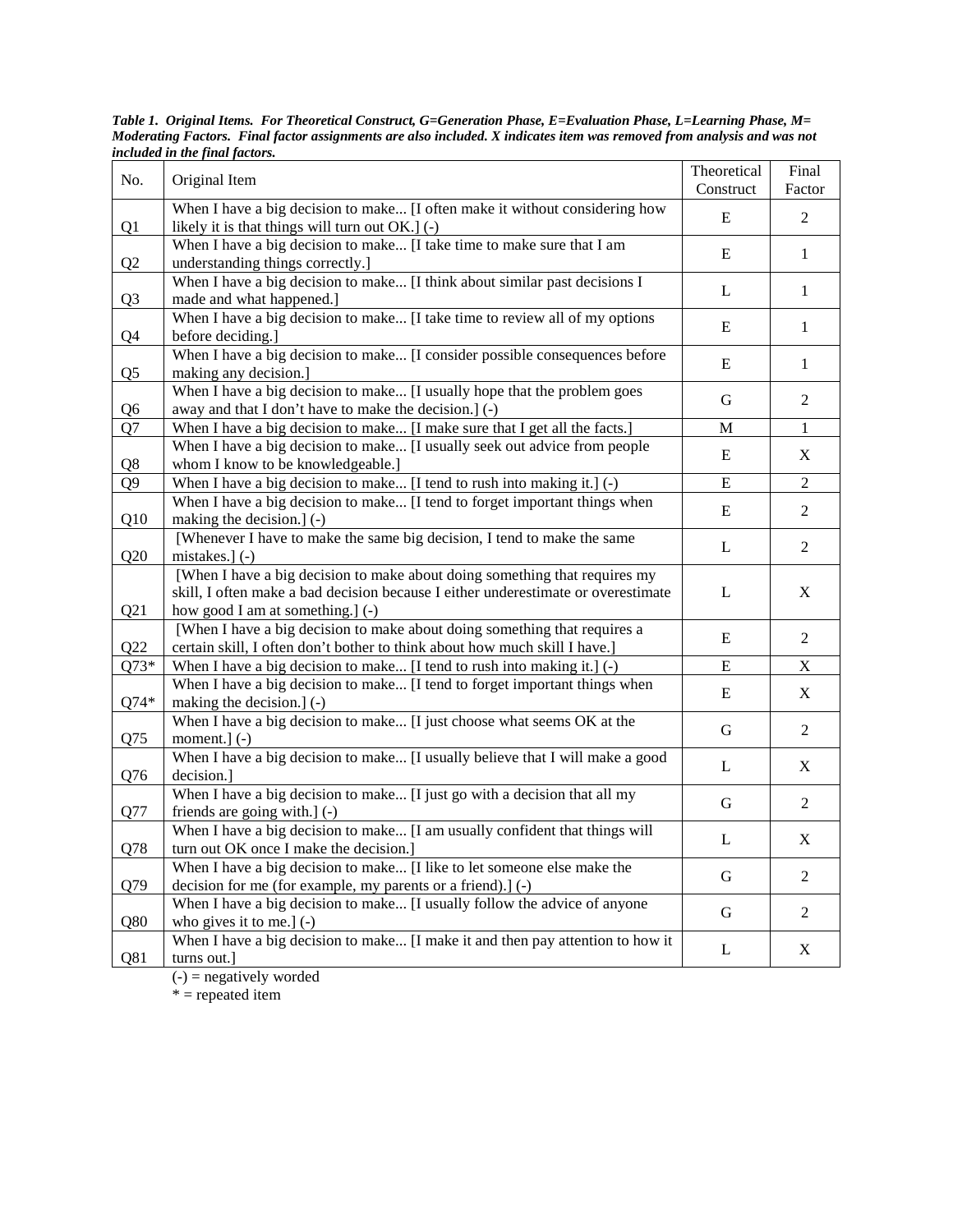Table 2 shows a tally of how many positively and negatively worded items address each construct in the original DMCI. Notably, there were no positively-worded items related to the generation phase of decision-making and only one item related to moderating factors. We attempted to balance the number of items for each construct and how many items of each construct were negatively worded by creating 16 additional items. The new items and their hypothesized constructs are shown in Table 3.

|                           |                   | Original Survey   | <b>Expanded Survey</b> |            |            |       |
|---------------------------|-------------------|-------------------|------------------------|------------|------------|-------|
| Theoretical               |                   |                   |                        | Positively | Negatively |       |
| Construct                 | Positively Worded | Negatively Worded | Total                  | Worded     | Worded     | Total |
| <b>Generation Phase</b>   |                   |                   |                        |            |            |       |
| <b>Evaluation Phase</b>   |                   |                   |                        |            |            |       |
| <b>Learning Phase</b>     |                   |                   |                        |            |            |       |
| <b>Moderating Factors</b> |                   |                   |                        |            |            |       |

*Table 2. Item counts for the original and expanded survey.*

*Table 3. Added Items. For Theoretical Construct, G=Generation Phase, E=Evaluation Phase, L=Learning Phase, M= Moderating Factors.*

| No.             | Added Item                                                                                                          | Theoretical | Final       |
|-----------------|---------------------------------------------------------------------------------------------------------------------|-------------|-------------|
|                 |                                                                                                                     | Construct   | Factor      |
| Q23             | [When I am given an important assignment, I think about strategies I could<br>use to complete it.]                  | G           | 3           |
| Q24             | [When choosing an approach to a problem, I take into account what I'm good<br>at and what I struggle with.]         | E           | X           |
| Q25             | [I try not to make important decisions when I am feeling stressed.]                                                 | M           | $\mathbf X$ |
| Q26             | [When I lack the knowledge to make a good decision, I ask for advice or<br>search for the information I need.       | M           | X           |
| Q27             | [When I lack the knowledge to make a good decision, I choose the option that<br>seems the best.] (-)                | M           | X           |
| Q28             | [When I have a big decision to make with many options, I choose one aspect<br>to focus on.] $(-)$                   | E           | X           |
| Q82             | When I have a big decision to make [I try to think of all the possible<br>options.                                  | G           | 1           |
| Q83             | When I have a big decision to make [I consider the pros and cons of each<br>option.                                 | E           | 1           |
| Q93             | [I often reflect on my decision after implementing it and seeing the outcome.]                                      | L           | 3           |
| Q94             | [I often reflect on my decision PROCESS after implementing it and seeing<br>the outcome.                            | L           | 3           |
| Q95             | [After I make a decision, I don't look back.] (-)                                                                   | L           | X           |
| Q <sub>96</sub> | [Once I know my goal, I consider strategies I have used in the past to meet<br>similar goals.]                      | G           | 3           |
| Q97             | [I am often distracted from my most important goals by other less important<br>goals.]                              | M           | 2           |
| Q98             | [I try not to let my emotions influence my decisions]                                                               | M           | 3           |
| Q99             | [I do not let my emotions delay an important decision.] (-)                                                         | M           | X           |
| Q100            | [When I have too many factors to keep track of in my head, I write them<br>down so I can evaluate them and decide.] | M           | X           |

 $(-)$  = negatively worded

\*new item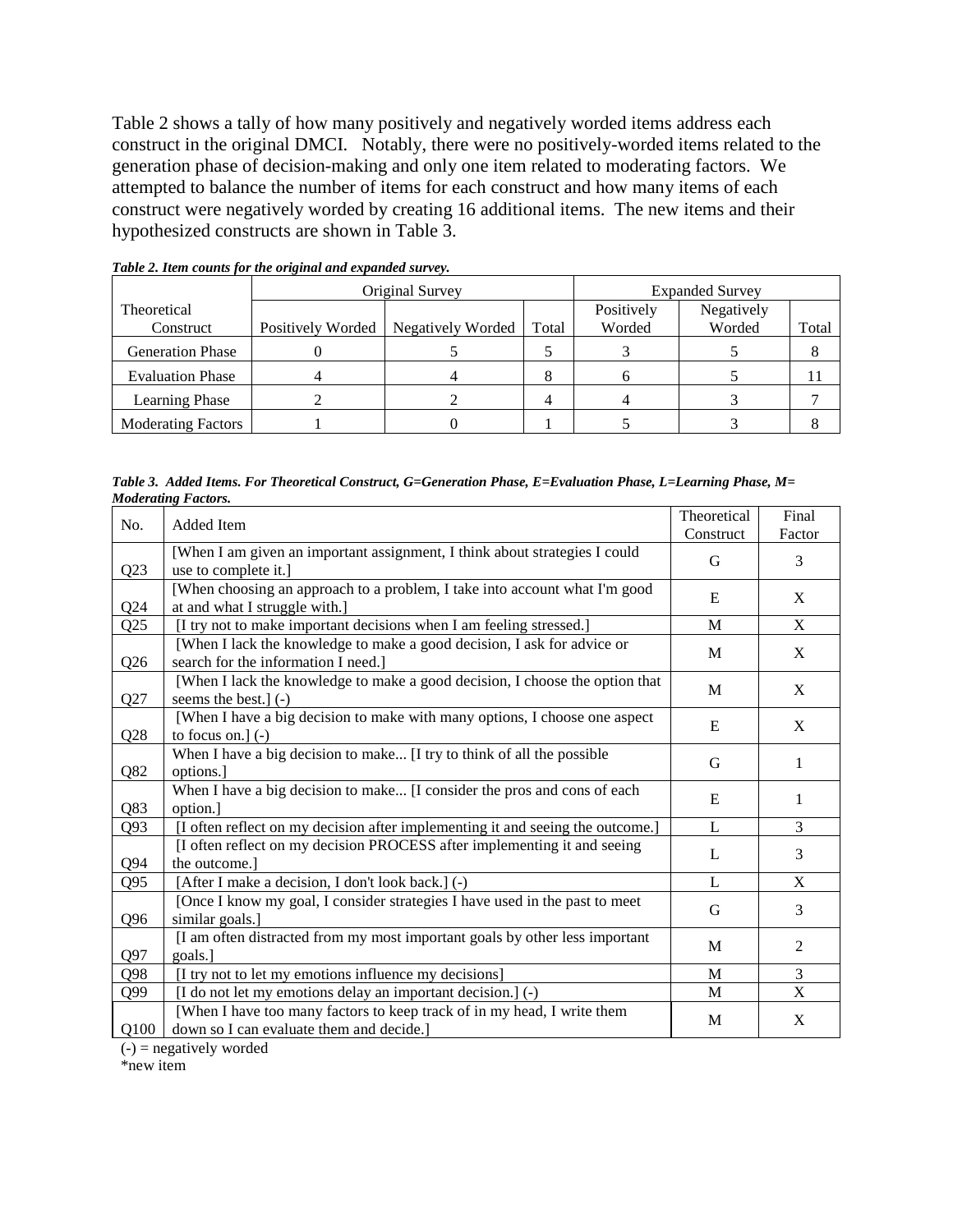### *Instrument*

Two of the original items were repeated, resulting in a 38-item survey which was administered using Google forms. Items were grouped into 10 per section (8 in the last section), with the row order shuffled within each section. No responses were required. Response choices were on an anchored scale from 1=not at all like me to 5=very much like me.

### *Data Collection Procedure*

In Fall 2017, students in first-year engineering courses at a large public university in the Southeast were offered extra credit for completing a survey that included the aforementioned items via Google forms. Out of approximately 1200 students, 737 completed the survey. According to institutional research, the first-year engineering population is 25% female, 75% male and 79% White, 8% Black, 4% Hispanic, 4% two or more races, and 3% Asian.

## **Pre-Analysis**

Analysis was conducted in IBM SPSS Statistics 24. First, the two repeated questions were used to remove inconsistent records. Students who answered either repeated question more than one value apart were removed from the records leaving 664 valid records. The repeated questions (Q73 and Q74) were then removed from further analysis. Another 35 participants were missing one or more relevant responses. Skewness values ranged from -0.915 to 0.847 and kurtosis ranged from -0.986 to 0.878, both of which are in an acceptable range for normality assumptions [3]. Mahalanobis distance was used to identify and remove outliers (df=36, p=0.001,  $\chi^2$  = 67.98), leaving 606 valid responses [4], [5]. Three hundred responses were randomly selected for the exploratory factor analysis, and the remaining 306 were set aside for confirmatory factor analysis.

## **Exploratory Factor Analysis**

Exploratory factor analysis was conducted in SPSS using the correlation matrix for principal axis extraction, similar to Olson [6]. An oblique factor rotation (direct oblimin) allowed the factors to correlate.

The correlation matrix for all decision-making items was checked for multicollinearity. Item correlations ranged from -.404 to 0.611, which is well within the suggested limit of 0.9 [7]. However, the determinant of the correlation matrix, which should be greater than 1E-5 to avoid singularity problems, was only 3.96E-7 [7].

The largest correlation was between two confidence items from the original instrument, Q76 and Q78. Because confidence was not what we were seeking to measure with this scale, these items were removed, which increased the determinant to 1.17E-6. Remaining items were examined for potential problems and four more were removed: Q27 had an obvious answer, Q28 was a strategy, but not a particularly good one, Q99 used a double negative, and Q21 was complex [8]. This brought the determinant up to 6.84E-6.

Three more items were cut due to low communalities. Items Q25, Q81, and Q100 had communalities less than 0.3 before extraction or less than 0.25 after extraction of four factors. Removing these brought the determinant to an acceptable level of 2.34E-5. Two more items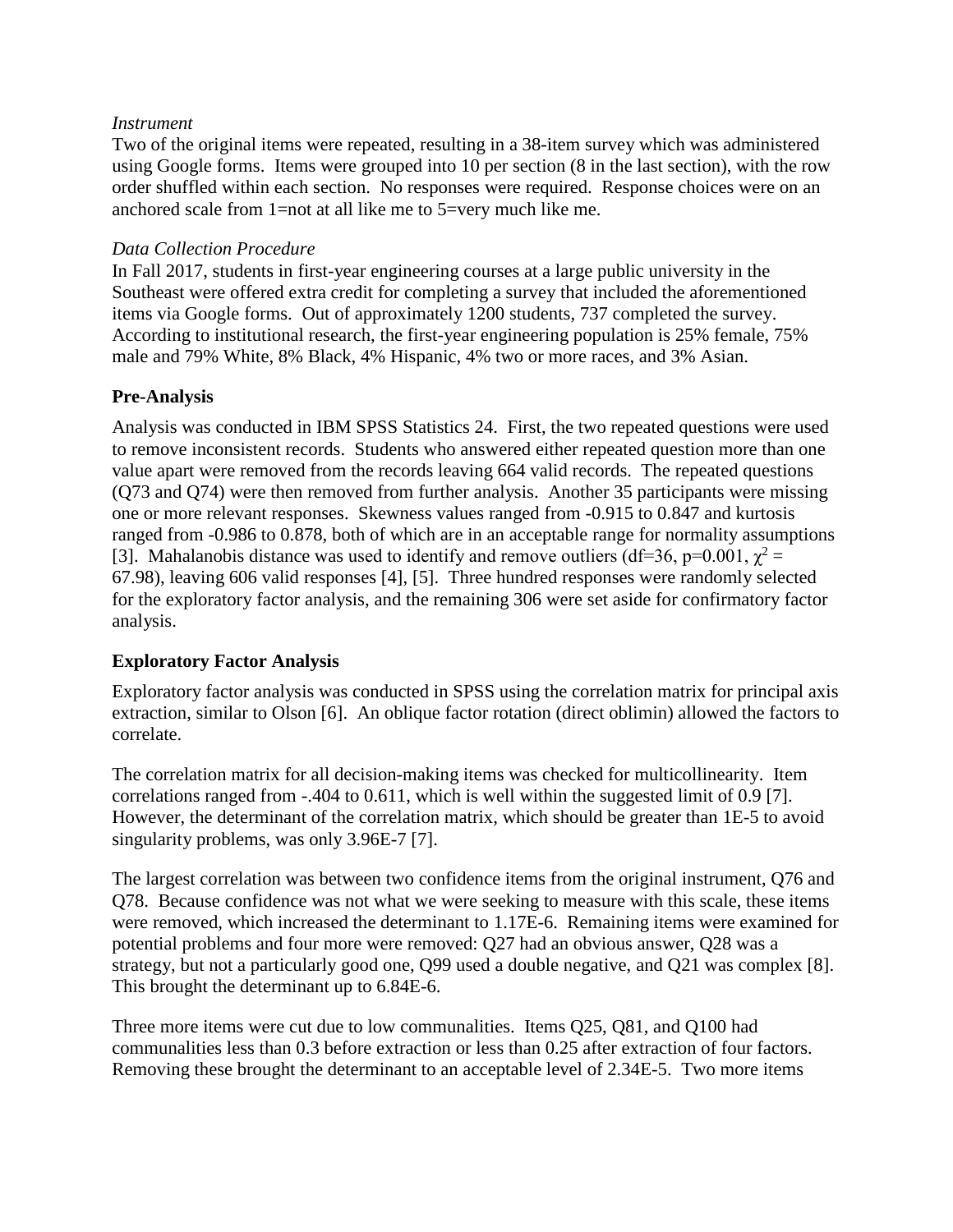were removed to refine the instrument: item Q95 was loading as a single-item factor and item Q24 did not load well on any factor.

For the remaining 24 items, four eigenvalues were greater than 1.0 and explained 54% of the variance. However, the fourth factor had only two items (Q6 and Q79) and Q26 did not load on any factor at our target level of 0.4. The scree plot suggested three factors may also be appropriate and Q26 did load acceptably on the three-factor solution.

We decided to evaluate three models using confirmatory factor analysis on the remaining half of the data. Model 1 is a four-factor model with 23 items (Q26 dropped). Model 2 is a three-factor model with 24 items. And Model 3 is a three-factor model with 22 items (Q6 and Q79 dropped rather than forced into three factors). All subscales had Cronbach's alpha values ranging between 0.748 and 0.877. The items on each factor, a short description, and Cronbach's alpha for each subscale are given below.

### Model 1 (23 items):

Factor 1: Q2, Q3, Q4, Q5, Q7, Q82, Q83 (Generation and Evaluation, alpha=0.868) Factor 2: Q1, Q9, Q10, Q20, Q22, Q75, Q77, Q80, Q97 (Impulsive, Lack of process, alpha= $0.845$ ) Factor 3: Q23, Q93, Q94, 96, Q98 (Reflective, alpha=0.748) Factor 4: Q6, Q79 (Avoidance, alpha not interpretable)

### Model 2 (24 items):

Factor 1: Q2, Q3, Q4, Q5, Q7, **Q26**, Q82, Q83 (Generation and Evaluation, alpha=0.877) Factor 2: Q1, **Q6**, Q9, Q10, Q20, Q22, Q75, Q77, **Q79**, Q80, Q97 (Impulsive, Lack of process, Avoidance, alpha=0.858) Factor 3: Q23, Q93, Q94, 96, Q98 (Reflective, alpha=0.748)

### Model 3 (22 items):

Factor 1: Q2, Q3, Q4, Q5, Q7, **Q26**, Q82, Q83 (Generation and Evaluation, alpha=0.877) Factor 2: Q1, Q9, Q10, Q20, Q22, Q75, Q77, Q80, Q97 (Impulsive, Lack of process, alpha= $0.845$ ) Factor 3: Q23, Q93, Q94, 96, Q98 (Reflective, alpha=0.748)

### **Confirmatory Factor Analysis**

Each of the three models above was tested on the remaining half the data (n=306) using AMOS. A summary of fit statistics is shown in Table 4. The chi-square statistic is a measure of the difference between the predicted covariance matrix and the observed covariance matrix. Small values and larger p-values indicate better fit. Ideally, we would like a non-significant chi-square statistic, but that can be difficult to achieve with a large sample [9]. CFI should be greater than 0.9 for an acceptable fit, greater than 0.95 for a good fit [10]. RMSEA is considered good when less than 0.06 [10]. AIC and CAIC are criteria used to compare two or more models; smaller values indicate better fit and parsimony [4]. Model 3 was the best fit and parsimony by all indices, so it was chosen for further examination.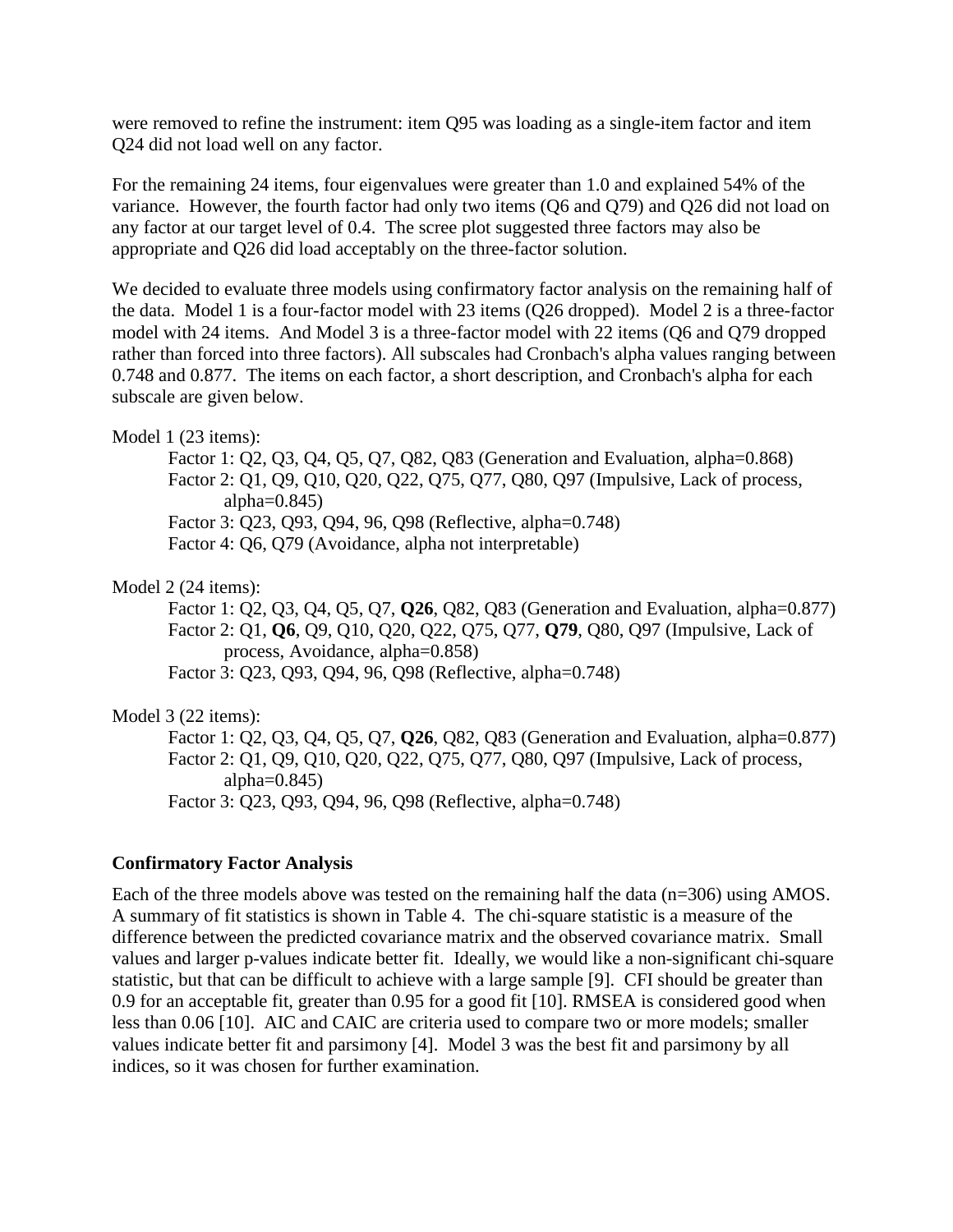#### *Table 4. Model Fit Indices*

| Model          | Items | Chi-Square  | <b>CFI</b> | <b>RMSEA</b> | AIC (smaller is | CAIC (smaller is |
|----------------|-------|-------------|------------|--------------|-----------------|------------------|
|                |       | (p>0.05)    | (>0.9)     | (<0.06)      | better)         | better)          |
|                | 23    | 415.18      | 0.895      | 0.053        | 519             | 765              |
|                |       | (p < 0.001) |            |              |                 |                  |
| $\overline{2}$ | 24    | 515.23      | 0.864      | 0.059        | 617             | 858              |
|                |       | (p < 0.001) |            |              |                 |                  |
| 3              | 22    | 379.27      | 0.900      | 0.053        | 473             | 695              |
|                |       | (p < .001)  |            |              |                 |                  |
| Revised 3      | 21    | 312.02      | 0.921      | 0.047        | 402             | 614              |
|                |       | (p < .001)  |            |              |                 |                  |

Examination of the modification indices for Model 3 suggested that the fit of the model would be most improved by adding regression path from Q22 to Q26. Other large indices indicated a potential link between Q26 and Q23. As Q26 had a relatively low loading on a 7-item factor, we chose to eliminate Q26, rather than complicate the model with cross-factor linkages. All indices improved with the revision of Model 3 (Table 4). The regression coefficients are shown in Figure 2, and the items are detailed in Table 5.

*Table 5. Final Factors*

|                | <b>Factor 1 - Generation and Evaluation</b>                                                            |              |
|----------------|--------------------------------------------------------------------------------------------------------|--------------|
|                | When I have a big decision to make [I take time to make sure that I am understanding things            | E            |
| Q <sub>2</sub> | correctly.]                                                                                            |              |
|                | When I have a big decision to make [I think about similar past decisions I made and what               |              |
| Q <sub>3</sub> | happened.]                                                                                             | L            |
| Q4             | When I have a big decision to make [I take time to review all of my options before deciding.]          | E            |
| Q <sub>5</sub> | When I have a big decision to make [I consider possible consequences before making any decision.]      | E            |
| Q7             | When I have a big decision to make [I make sure that I get all the facts.]                             | M            |
| Q82            | * When I have a big decision to make [I try to think of all the possible options.]                     | G            |
| Q83            | * When I have a big decision to make [I consider the pros and cons of each option.]                    | E            |
|                | <b>Factor 2 - Impulsive, Lack of Process</b>                                                           |              |
|                | When I have a big decision to make [I often make it without considering how likely it is that things   |              |
| Q1             | will turn out OK.]                                                                                     | E            |
| Q <sub>9</sub> | When I have a big decision to make [I tend to rush into making it.]                                    | E            |
| Q10            | When I have a big decision to make [I tend to forget important things when making the decision.]       | E            |
| Q20            | [Whenever I have to make the same big decision, I tend to make the same mistakes.]                     | $\mathbf{L}$ |
|                | [When I have a big decision to make about doing something that requires a certain skill, I often don't |              |
| Q22            | bother to think about how much skill I have.]                                                          | E            |
| Q75            | When I have a big decision to make [I just choose what seems OK at the moment.]                        | G            |
| Q77            | When I have a big decision to make [I just go with a decision that all my friends are going with.]     | G            |
| Q80            | When I have a big decision to make [I usually follow the advice of anyone who gives it to me.]         | G            |
| Q97            | * [I am often distracted from my most important goals by other less important goals.]                  | M            |
|                |                                                                                                        |              |
|                | <b>Factor 3 - Reflection</b>                                                                           |              |
| Q23            | [When I am given an important assignment, I think about strategies I could use to complete it.]        | G            |
| Q93            | * [I often reflect on my decision after implementing it and seeing the outcome.]                       | L            |
| Q94            | * [I often reflect on my decision PROCESS after implementing it and seeing the outcome.]               | L            |
| Q96            | * [Once I know my goal, I consider strategies I have used in the past to meet similar goals.]          | G            |
| Q98            | * If try not to let my emotions influence my decisions]                                                | M            |

 $* = new item$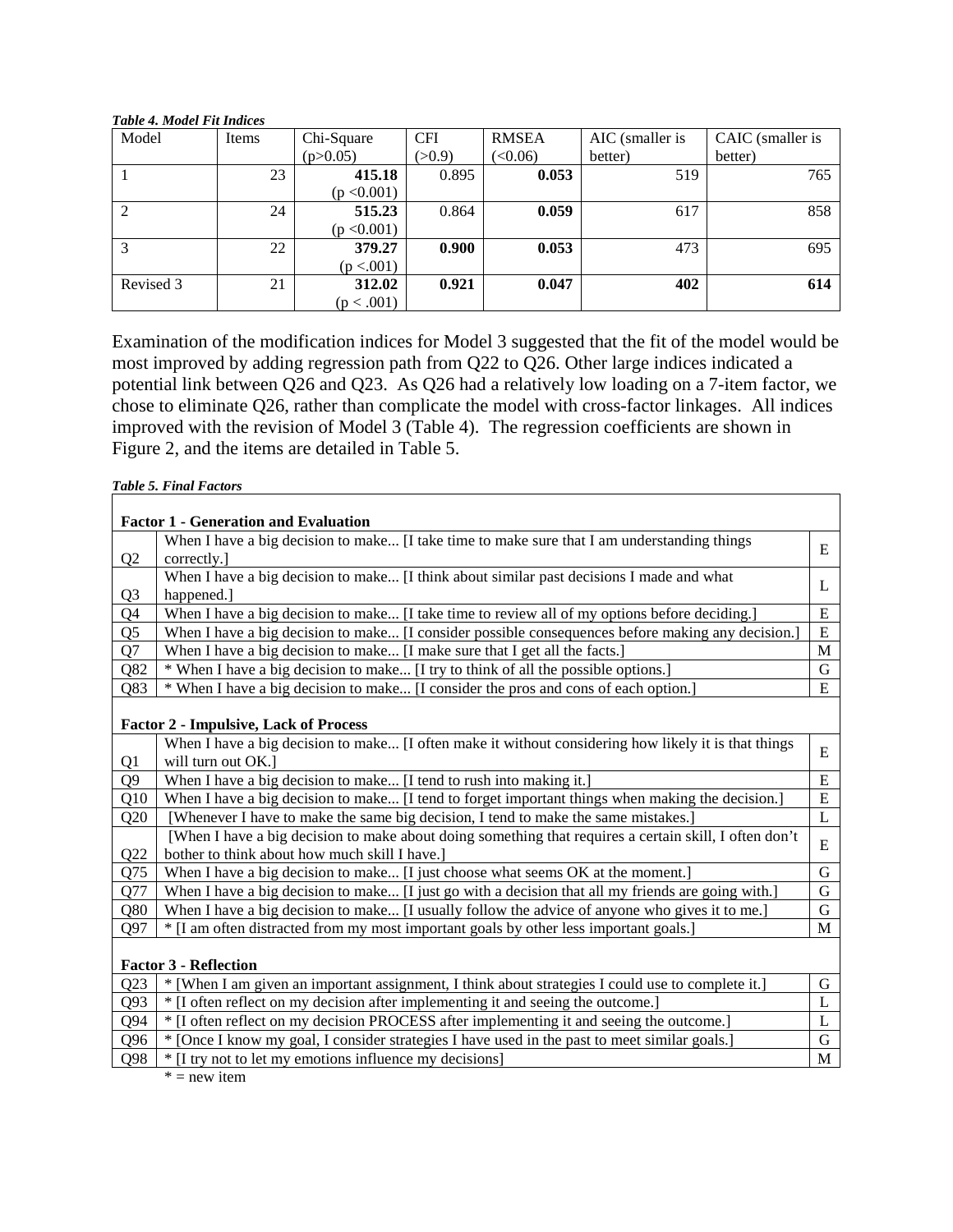

*Figure 2. Confirmatory Factor Analysis of Revised Model 3*

#### **Results Summary**

In summary, Factor 1 included seven items that related to the generation and evaluation phases of the decision-making process. It seems reasonable that these two constructs cannot be separated because to evaluate options, one must generate options and if one generates multiple options, at least some degree of evaluation must be employed. It is not surprising, therefore, that students who rated themselves highly on generation questions also rated themselves highly on evaluation questions and that these items loaded together into a single factor. Factor 2 items represent a lack of self-regulation in the decision-making process. It is expected that the Factor 2 score may correlate negatively with other measures of self-regulation. This will be investigated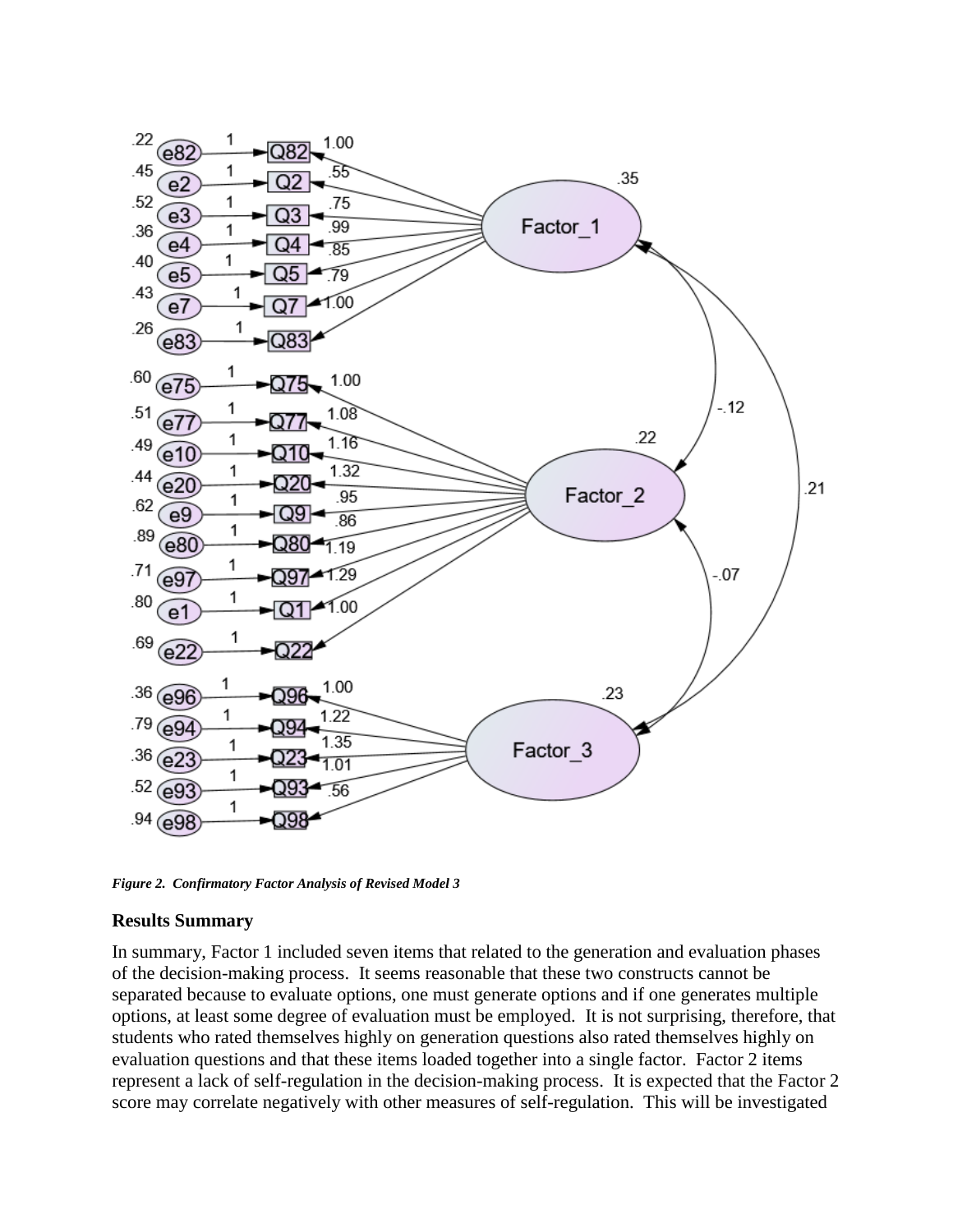in future work. Additionally, the learning phase was somewhat represented by Factor 3 through reflection on past experiences. We acknowledge that learning encompasses more than reflection and suggest that future iterations should add items that address other aspects of learning. Another interesting point is that moderating factors items did not load together, and very few were kept. It is possible that it makes the most sense to think about moderating factors relative to the phase they affect.

### **Discussion and Conclusion**

The results of our exploratory and confirmatory factor analysis provide support for building an instrument that evaluates decision-making abilities of post-secondary engineering students. The three subscales (Generation and Evaluation, Impulsiveness/Lack of Process, and Reflection) are related to much of the underlying theoretical constructs within our framework; however, more work must be done to refine the instrument and the dimensions it measures. One major drawback to the original survey instrument developed by the same authors who developed the SRMDM was that the items did not map well to the four parts of the model (Generation, Evaluation, Learning, and Moderating Factors). Miller & Byrnes [2] instead built items around metacognitive, motivational, and behavioral subscales with limited support from a subsequent EFA. By focusing on building an instrument centered around the underlying constructs of the theory and support from our EFA and CFA results presented here, we have improved the original survey instrument, enabling it to be a more representative measure of the theory to which it is related.

In future iterations, we will build on this instrument by refining the language used in the items and expanding the topics that the items cover. Specifically, we will be seeking feedback from individuals in our target population to participate in a think-aloud activity to help refine item language. We will begin this refinement by targeting specific items that had large response variation or complicated the model in the CFA. Additionally, we will focus on ways to build items that probe on the aspects of learning beyond reflection. We understand that self-regulated learning not only incorporates reflection, but also planning, monitoring, controlling, and adjusting behaviors [11]. As such, adding items to Factor 3 that represent these other aspects of learning could build a more comprehensive measurement in that dimension. Future work will also evaluate the convergent and predictive validity of the revised instrument and compare it to that of the original DMCI.

In this paper, we have presented an improved instrument to measure self-regulated decisionmaking in early post-secondary engineering students. Students who are more self-regulated in their decision-making will make adaptive decisions that are supported by their knowledge of their own skills, the context, and moderating factors. Utilizing this instrument can help practitioners provide more individualized support for their students when making important decisions such as declaring/changing majors or seeking research and/or industry experience. This work sits within the larger context of our research where we are seeking to connect selfregulated decision-making with student pathways to engineering degree completion [12]. The results of this study, along with our future work, will contribute to the creation of an interactive system for students that will support them in building and improving their self-regulated decision-making skills.